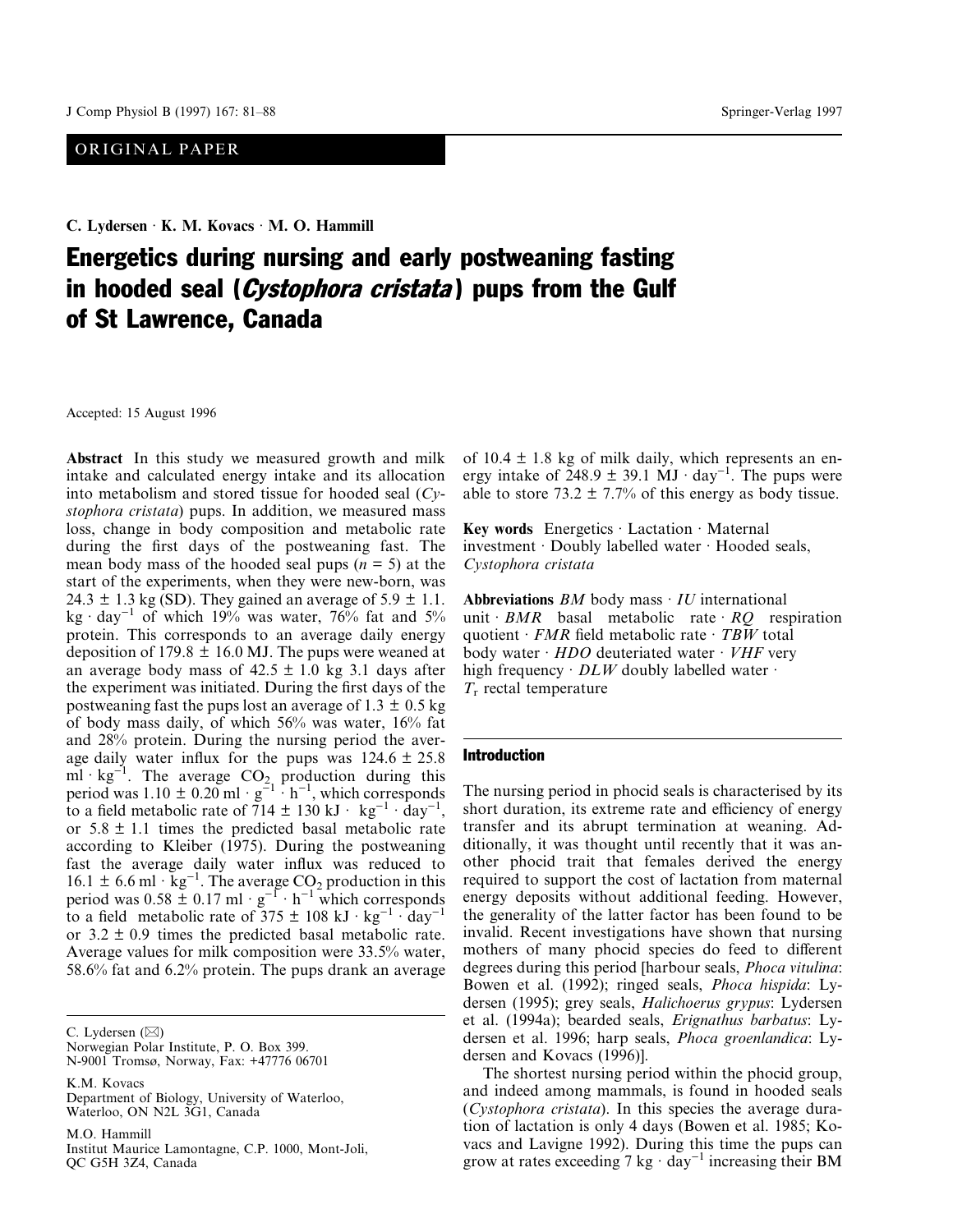from about 23 kg at birth to about 45 kg at weaning (Bowen et al. 1985, 1987a; Kovacs and Lavigne 1992). This extreme rate of growth is accomplished through the intake of the most energy-rich milk produced by any mammal: 60–70% fat (Oftedal et al. 1988), by low activity levels in nursing pups, and through the very efficient transfer of milk energy into stored tissues by the pups (Oftedal et al. 1993). Hooded seal mothers spend the whole nursing period on the ice attending their pup without entering the water (Bowen et al. 1987a). Thus, in this species all the typical phocid nursing characteristics are fulfilled, including female fasting.

Hooded seal pups molt in utero and are born with a subcutaneous blubber layer. This is considered to be an adaptation to tolerate early entrance to the water (Oftedal et al. 1991). Two other phocid species, the harbour and bearded seals, are also born with thin subcutaneous blubber layers and molt in utero, and these pups normally swim with their mothers from the day they are born (Lawson and Renouf 1985; Kovacs et al. 1996). Hooded seal pups do not normally enter the water during the nursing period. However, they are born and nursed in unstable drifting ice areas and if rough weather should wash them into the cold ocean, their congenital subcutaneous blubber layer would give them enough thermal protection to survive such an event. Another reason for the prenatal blubber deposition in hooded seals may be that weaned pups need sufficient energy stores to ensure normal development and survival, and in order to accomplish this during a nursing period of only 4 days, prenatal deposition of energy is crucial (Oftedal et al. 1993). Hooded seal pups are large at birth; they are 12% of maternal BM versus the phocid norm of 6–9%. The high fat content of new-borns (14%) gives them the highest energy density of any new-born seal pup  $[10.1 \text{ MJ} \cdot \text{kg}^{-1}]$ ; Oftedal et al. (1993)]. Because of these differences at birth, hooded seal pups are weaned with body compositions similar to other weaned phocid pups despite the brevity of the nursing period. This is accomplished through extreme rates of energy intake and deposition during the short dependence period, and also by the mother's ability to replace some of the usual phocid postnatal energy transfer with prenatal energy deposition (Oftedal et al. 1993).

Hooded seals give birth in four geographical distinct breeding areas, the ''west-ice'' around Jan Mayen, in the Davis Strait, off the coasts of Labrador and Newfoundland, and in the Gulf of St Lawrence (Kovacs and Lavigne 1986). Pup production in the two latter areas are about 60 000 and 3000, respectively (Bowen et al. 1987b; Hammill et al. 1996). Growth rates for pups in these two areas, based on longitudinal data for individual animals, vary between 4.2 and 7.1 kg  $\cdot$  day<sup>-1</sup> (Bowen et al. 1985, 1987a; Kovacs and Lavigne 1992; Oftedal et al. 1993). In a nursing study of hooded seals off Newfoundland pups were growing at rates from 4.2–6.6 kg  $\cdot$  day<sup>-1</sup>. This involved a daily intake of 7.5 kg of milk which corresponds to 187 MJ of energy consumed (Oftedal et al. 1993). These pups were depositing 84% of the received energy as body tissue. During the course of lactation the fat content of these pups increased from 14% of BM in new-borns to 45% of BM at the time of weaning. The hooded seal pups in the Gulf population grow at rates similar to those off Newfoundland. The maternal BM and BM at birth and weaning for the Gulf population is, however, significantly higher than for animals off Newfoundland (Kovacs and Lavigne 1992).

In the present study we measure growth, milk and energy intake and its allocation into metabolism and stored tissue for hooded seal pups from the Gulf of St Lawrence. This is accomplished using longitudinal growth and milk samples and the DLW technique. In addition, we measure mass loss and change in body composition and metabolic rate during the first days of the postweaning fast for these hooded seal pups.

#### Materials and methods

This study was conducted on the drifting pack-ice in the Gulf of St Lawrence, Canada, in March 1993 and 1995. The hooded seal whelping patches were initially located using fixed-wing aircraft. Subsequently, the study site was visited by helicopter. To facilitate daily relocation the site was marked with a VHF-transmitter and fluorescent dye powder was put on the ice for increased visibility.

In March 1993 five hooded seal mother-pup pairs were used in a DLW study. Pairs were captured when the pups were new-born, as revealed by size and colouration or by still being wet from the amniotic fluids. Three of the five pairs were recaptured just prior to weaning, while only the newly weaned pups were found for the remaining pairs. These newly weaned pups had milk remains in their stomachs and an abundance of milk fat in their blood plasma. Finally, about three days postweaning, all five pups were again recaptured for termination of the experiments. Adult females in this experiment were captured using a sling net to fascilitate safe handling of the pups. Pups were hand captured. Prior to weighing and injection of isotopes, a veterinary lavage tube was used to evacuate the stomach of the hooded seal pups. They were then weighed using a Salter spring scale (50  $\pm$  0.5 kg). A blood sample (10 ml) was taken from the epidural vein to measure background levels of deuterium and <sup>18</sup>O, then 5 ml HDO (99.5%, ICN Biochemicals, Cleveland, Ohio USA) was injected intravenously into each pup. In addition 2 ml per kg of pup of <sup>18</sup>O (ca. 10%, Iso-Yeda Co. Ltd, Rehovot 76100, Israel) was injected into the same vein. NaCl had been added to both water isotope solutions to reach a concentration of 0.9% (physiological saline solution). A VHF transmitter was glued to the back of each pup to facilitate recapture. Upon recapture the pups stomachs were again evacuated and the pups were reweighed. A blood sample was taken and 5 ml HDO was again injected into the epidural vein. Two hours postinjection another blood sample was taken to estimate the new body water dilution space and to give new background levels for the isotopes. Since the whole experiment lasted less than 1 week, no reinjections of <sup>18</sup>O were performed. The same procedure was conducted at the third and final capture, in addition to removal of the VHF transmitters before the pups were released. At each capture of hooded seal mothers, a milk sample (ca. 50 ml) was collected about 10 min after an intramuscular injection of 20 IU oxytocin. All blood and milk samples were stored in frozen at  $-20$  °C until analyses.

For analyses of isotopes, whole blood samples (5 ml) were initially vacuum distilled. The total amount of free water was distilled from each blood sample to avoid fractionation. For the deuterium analyses  $5 \mu$ l of the distilled water was transferred to a glass ampoule, frozen and the air was pumped out until vacuum was es-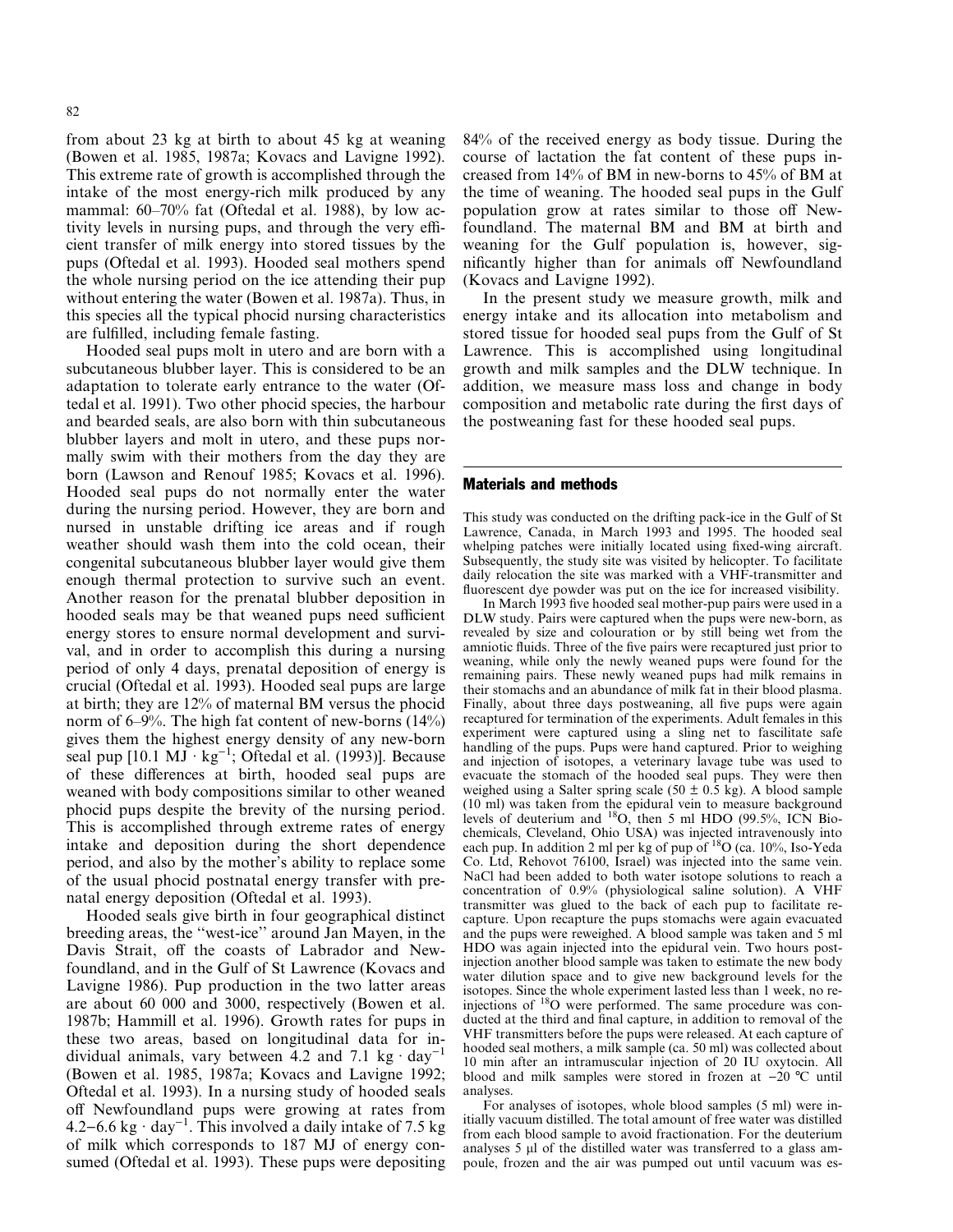tablished. Through a cryogenic distillation the sample was transferred into a quartz ampoule filled with ca. 0.25 g Zn. Vacuum was again established before this ampoule was sealed by melting using a  $H<sub>2</sub>O<sub>2</sub>$  flame. The quartz ampoule was then placed in an oven for 10 min at 900 °C during which time hydrogen gas and ZnO was formed. This sample was then transferred to a Finnigan MAT Delta E gas mass-spectrometer for determination of deuterium. The accuracy of these measurements is  $\pm$  1.0%. In order to calculate the daily water influx in the hooded seal pups we used Eq. 6 from Nagy and Costa (1980) for body water volumes changing exponentially with time. This value was then used to calculate the water influx through the animal for the whole measurement period as described in Lydersen et al. (1992). The body compositions of the hooded seal pups were calculated based on measurements of BM and TBW using Reilly and Fedak's (1990) equations for grey seals. To measure  $^{18}$ O concentrations 1 ml of the distilled water was transferred to a 10-ml vacutainer. Vacuum was re-established and the vacutainer was filled with  $CO<sub>2</sub>$  gas to a pressure of 1 bar. The vacutainer was then stored for 16 h in a thermostat-controlled water bath in order to reach equilibrium between the gas and the liquid. The  $CO<sub>2</sub>$  gas was dried through a  $P<sub>2</sub>O<sub>5</sub>$  cartridge and then transferred to a Finnigan MAT 251 mass spectrometer to determine the ratios of  $^{18}O/^{16}O$ . The accuracy of these measurements is  $\pm$  0.1%. CO<sub>2</sub> production was calculated using Eq. 3 in Nagy (1980) for body water changing exponentially with time. A conversion factor of 26.98 kJ per litre of  $CO<sub>2</sub>$  produced was used; this is equivalent to a RQ of 0.74. The amount of protein (*x*) and fat (*y*) catabolized by the pups was calculated by solving for two unknowns in the following equations:

$$
17.99 \, x + 39.33 \, y = E_{\text{total}}
$$

$$
0.782 x + 1.433 y = CO_{2 total}
$$

 $0.782 x + 1.433 y = CO<sub>2 total</sub>$ <br>where 17.99 and 39.33 are energy content (kJ) per g protein and fat catabolized (Costa 1987);  $E_{total}$  is total energy consumption for the period; 0.783 and 1.433 are litres  $CO<sub>2</sub>$  produced per g of protein and fat catabolized (Costa 1987) and  $CO<sub>2 total</sub>$  is the  $CO<sub>2</sub>$  production for the whole period. The metabolic water fraction was then calculated using 0.396 g of water produced per gram protein and

1.071 g of water produced per gram of fat catabolized (Schmidt-Nielsen 1986).

For analyses of milk composition thawed milk samples were homogenised and total dry matter was determined by drying a subsample in an air oven at 100 °C for 3 h. Fat content in the milk was determined using the acid hydrolyses method (AOAC 1990), and total nitrogen was determined by the Kjeldahl method. The latter value was converted to crude protein by multiplying the nitrogen content by 6.38 (AOAC 1990). The energy content of the milk was calculated using information on protein and fat content and multiply this by 17.99 kJ per gram of protein and 39.33 kJ per gram of fat (Schmidt-Nielsen 1986). The contribution of milk water to the total water influx in the pups was calculated as the difference between total water influx and metabolic water production.

In March 1995 we measured  $T_r$  in both nursing and weaned hooded seal pups. This was done because calculations of FMR based on the experiment in 1993 showed relatively high values for the very sedentary nursing hooded seal pups compared with the FMR values for the much more active weaners [and also compared with FMR values in relatively sedentary nursing pups of other icebreading species (Lydersen et al. 1995; Lydersen and Kovacs 1996)]. To explore whether this difference in FMR could be detected as a difference in body temperature,  $T_r$  was measured in 19 nursing and 32 weaned hooded seal pups using a copper-constantan thermocoupler Model BAT-12 (Physitemp Instruments Inc, Clifton, USA; range  $-100$  °C to  $+200$  °C, 0.1° resolution). The rectal temperatures are henceforth referred to as ''body temperature''.

## Results

The mean BM of the hooded seal pups at the start of the experiments, when they were new-born, 24.3  $\pm$  1.3 kg (SD) (Table 1). They gained an average of 5.9  $\pm$  1.1 kg·day<sup>-1</sup> of which 19% was water, 76% fat and 5% protein (Tables 1, 2). This corresponds to an

**Table 1** Mass gain, water flux and metabolic rates of nursing hooded seal pups from the Gulf of St Lawrence, Canada

| Pup no | Duration of<br>experiment<br>(days) | Initial<br>body mass<br>(kg) | Daily<br>mass gain<br>(kg) | Daily water<br>influx<br>$(ml \cdot kg^{-1})$ | CO <sub>2</sub><br>production<br>$(ml \cdot g^{-1} \cdot h^{-1})$ | Metabolic<br>rate<br>$(kJ \cdot kg^{-1} \cdot day^{-1})$ | Multiples<br>of BMR |
|--------|-------------------------------------|------------------------------|----------------------------|-----------------------------------------------|-------------------------------------------------------------------|----------------------------------------------------------|---------------------|
| 2214   | 3.0                                 | 24.0                         | 6.3                        | 105.9                                         | 1.09                                                              | 707                                                      | 5.8                 |
| 2220   | 2.9                                 | 26.0                         | 5.5                        | 126.8                                         | 0.97                                                              | 629                                                      | 5.2                 |
| 2227   | 3.8                                 | 25.0                         | 4.3                        | 101.7                                         | 1.03                                                              | 666                                                      | 5.4                 |
| 2232   | 3.0                                 | 22.5                         | 7.2                        | 121.9                                         | 1.45                                                              | 939                                                      | 7.7                 |
| 2236   | 3.0                                 | 24.0                         | 6.0                        | 166.8                                         | 0.97                                                              | 629                                                      | 5.1                 |
| Mean   | 3.1                                 | 24.3                         | 5.9                        | 124.6                                         | 1.10                                                              | 714                                                      | 5.8                 |
| ± SD   | 0.4                                 | 1.3                          | 1.1                        | 25.8                                          | 0.20                                                              | 130                                                      | 1.1                 |

**Table 2** Composition of mass gain and efficiency of storage of energy for nursing hooded seal pups from the Gulf of St Lawrence, Canada

| Pup no | Daily<br>mass gain<br>(kg) | Daily<br>fat gain<br>(kg) | Daily<br>water gain<br>(kg) | Daily<br>protein gain<br>(kg) | Daily<br>energy gain<br>(MJ) | Ingested energy<br>stored as tissue<br>$(\%)$ |
|--------|----------------------------|---------------------------|-----------------------------|-------------------------------|------------------------------|-----------------------------------------------|
| 2214   | 6.3                        | 4.5                       | 1.5                         | 0.3                           | 182.4                        | 67.2                                          |
| 2220   | 5.5                        | 5.0                       | 0.6                         | < 0.1                         | 196.7                        | 74.5                                          |
| 2227   | 4.3                        | 3.9                       | 0.4                         | < 0.1                         | 153.4                        | 83.4                                          |
| 2232   | 7.2                        | 4.5                       | 2.1                         | 0.5                           | 186.0                        | 76.8                                          |
| 2236   | 6.0                        | 4.5                       | 1.1                         | 0.2                           | 180.6                        | 64.0                                          |
| Mean   | 5.9                        | 4.5                       | 1.1                         | 0.3                           | 179.8                        | 73.2                                          |
| ± SD   | 1.1                        | 0.4                       | 0.7                         | 0.2                           | 16.0                         | 7.7                                           |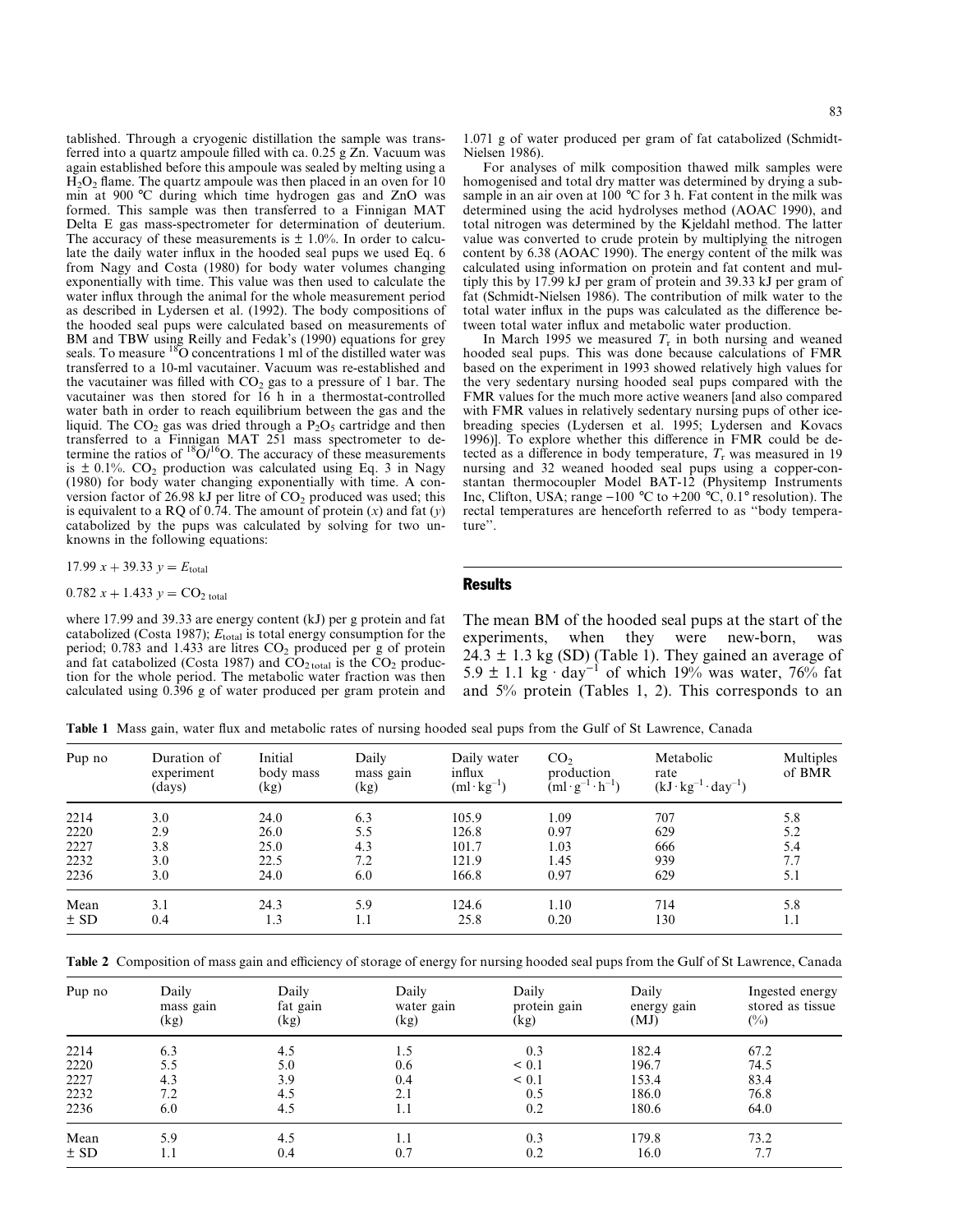| Pup no | Duration of<br>experiment<br>(days) | Initial<br>body mass<br>(kg) | Daily<br>mass loss<br>(kg) | Daily water<br>influx<br>$(ml \cdot kg^{-1})$ | CO <sub>2</sub><br>production<br>$(ml \cdot g^{-1} \cdot h^{-1})$ | Metabolic<br>rate<br>$(kJ \cdot kg^{-1} \cdot day^{-1})$ | Multiples<br>of BMR |
|--------|-------------------------------------|------------------------------|----------------------------|-----------------------------------------------|-------------------------------------------------------------------|----------------------------------------------------------|---------------------|
| 2214   | 3.1                                 | 43.0                         | 0.8                        | 10.9                                          | 0.38                                                              | 246                                                      | 2.1                 |
| 2220   | 3.2                                 | 42.0                         | 1.0                        | 20.8                                          | 0.53                                                              | 343                                                      | 2.9                 |
| 2227   | 2.1                                 | 41.5                         | 1.1                        | 24.1                                          | 0.69                                                              | 448                                                      | 3.8                 |
| 2232   | 2.1                                 | 44.0                         | 1.8                        | 8.3                                           | 0.49                                                              | 318                                                      | 2.8                 |
| 2236   | 2.0                                 | 42.0                         | 1.8                        | 16.2                                          | 0.80                                                              | 518                                                      | 4.4                 |
| Mean   | 2.5                                 | 42.5                         | 1.3                        | 16.1                                          | 0.58                                                              | 375                                                      | 3.2                 |
| ± SD   | 0.6                                 | $_{1.0}$                     | 0.5                        | 6.6                                           | 0.17                                                              | 108                                                      | 0.9                 |

**Table 3** Mass loss, water flux and metabolic rates of hooded seal pups during the first days of their postweaning fast

average daily energy deposition of  $179.8 \pm 16.0$  MJ (Table 2). The pups were weaned at an average BM of  $42.5 \pm 1.0$  kg, 3.1 days after the experiment was initiated (Table 3). During the first days of the postweaning fast the pups lost an average of 1.3  $\pm$  0.5 kg daily, of which 56% was water, 16% fat and 28% protein.

During the nursing period the average daily water influx for the pups was  $124.6 \pm 25.8$  ml kg<sup>-1</sup> (Table 1). The average  $CO<sub>2</sub>$  production during this period was  $1.10 \pm 0.20$  ml ·  $g^{-1} \cdot h^{-1}$ , which corresponds to a FMR of  $714 \pm 130 \text{ kJ} \cdot \text{kg}^{-1} \cdot \text{day}^{-1}$ , or  $5.8 \pm 1.1 \times \text{BMR}$ (Table 1). During the postweaning fast the average daily water influx was reduced to 16.1  $\pm$  6.6 ml · kg<sup>-1</sup> (Table 3). The average  $CO<sub>2</sub>$  production during this period was  $0.58 \pm 0.17$  ml ·  $g^{-1}$  · h<sup>-1</sup>, corresponding to a FMR of 375  $\pm$  108 kJ · kg<sup>-1</sup> · day<sup>-1</sup>, or 3.2  $\pm$  0.9  $\times$  BMR (Table 3). The FMR during the postweaning fast was significantly lower than the FMR during the nursing period (Wilcoxon signed-rank test,  $P = 0.04$ ). The body temperature of nursing hooded seal pups ( $T_r = 37.40 \pm 0.20$  °C,  $n = 19$ ) was significantly higher than for pups during the postweaning fast  $(T_r = 37.10 \pm 0.34 \degree C, n = 32;$  Mann-Whitney U-test,  $P = 0.0003$ ).

The composition of the milk varied considerably among mothers (Table 4). Average values for the composition of the milk were 33.5% water, 58.6% fat and 6.2% protein. The three longitudinal samples showed no consistency in change in composition. One showed an increase in water content, another a decrease, while the

**Table 4** Composition of milk from lactating hooded seal mothers

| Mother of<br>pup no | Fat<br>content<br>$(\%)$ | Water<br>content<br>$\binom{0}{0}$ | Protein<br>content<br>$\binom{0}{0}$ | Ash<br>$(\%)$ |
|---------------------|--------------------------|------------------------------------|--------------------------------------|---------------|
| $2214^a$            | 61.7                     | 31.6                               | 6.9                                  | 0.36          |
| $2214^{b}$          | 68.1                     | 25.4                               | 5.2                                  | 0.35          |
| $2220^a$            | 58.5                     | 34.0                               | 5.6                                  | 0.42          |
| $2227^{\rm a}$      | 56.8                     | 35.1                               | 5.3                                  | 0.44          |
| $2232^a$            | 58.5                     | 33.1                               | 7.2                                  | 0.43          |
| $2232^b$            | 59.7                     | 32.0                               | 6.3                                  | 0.43          |
| $2236^{\mathrm{a}}$ | 56.9                     | 34.0                               | 6.3                                  | 0.43          |
| $2236^b$            | 48.3                     | 42.7                               | 7.0                                  | 0.59          |

<sup>a</sup>first capture when pup was newborn

b second capture just before weaning

third showed almost no difference (Table 4). In order to calculate milk intake, the average value for milk composition for each mother was used in the three cases were longitudinal samples were available. For the two remaining pups, milk composition at the start of the experiment, for each respective mother, was used. The pups drank an average of  $10.4 \pm 1.8$  kg of milk daily. This corresponds to an energy intake of  $248.9 \pm 39.1$  $MJ \cdot day^{-1}$  (Table 5). The pups were able to store 73.2  $\pm$  7.7% of this energy as body tissue.

## **Discussion**

The average nursing period for pups in the present study was 3.1 days, which is in the lower end of the range of previously reported values (Bowen et al. 1985; Kovacs and Lavigne 1992). This may have been due to our interference. Two of the pups in this study were naturally abandoned by their mothers after 3.8 and 2.9 days, respectively. In order to get longitudinal milk samples the three remaining pairs were recaptured 3.0 days into the nursing period. Immediately after these recaptures the females left with their respective attending males and the pups were thus weaned. We have reasons to believe that weaning was imminent even without our presence. If we consider the energy intake through milk in the present study, the 248.9 MJ received daily (Table 5) extrapolates to 772 MJ for a 3.1-day period. In another milk intake study of hooded seals, pups were found to receive 746 MJ of energy during an average 4-day nursing period (Oftedal et al. 1993). Even if our disturbance late in lactation resulted in premature weaning, the energy received by the pups indicates that this occurred at a point very close to when they would have been naturally abandoned.

The FMR measured for nursing hooded seal pups in the present study is within the interval of values measured for other nursing phocid seal pups [grey seal pups: 3.7 and  $4.5 \times$  BMR (Reilly 1989; Lydersen et al. 1995); ringed seal pups:  $3.8 \times BMR$  (Lydersen and Hammill 1993); harp seal pups:  $3.9 \times BMR$  (Lydersen and Kovacs 1996); northern elephant seal pups (*Mirounga angustirostris*): 4.3 × BMR (Kretzmann et al. 1993); bearded seal pups:  $6.0 \times BMR$  (Lydersen et al. 1996)]. It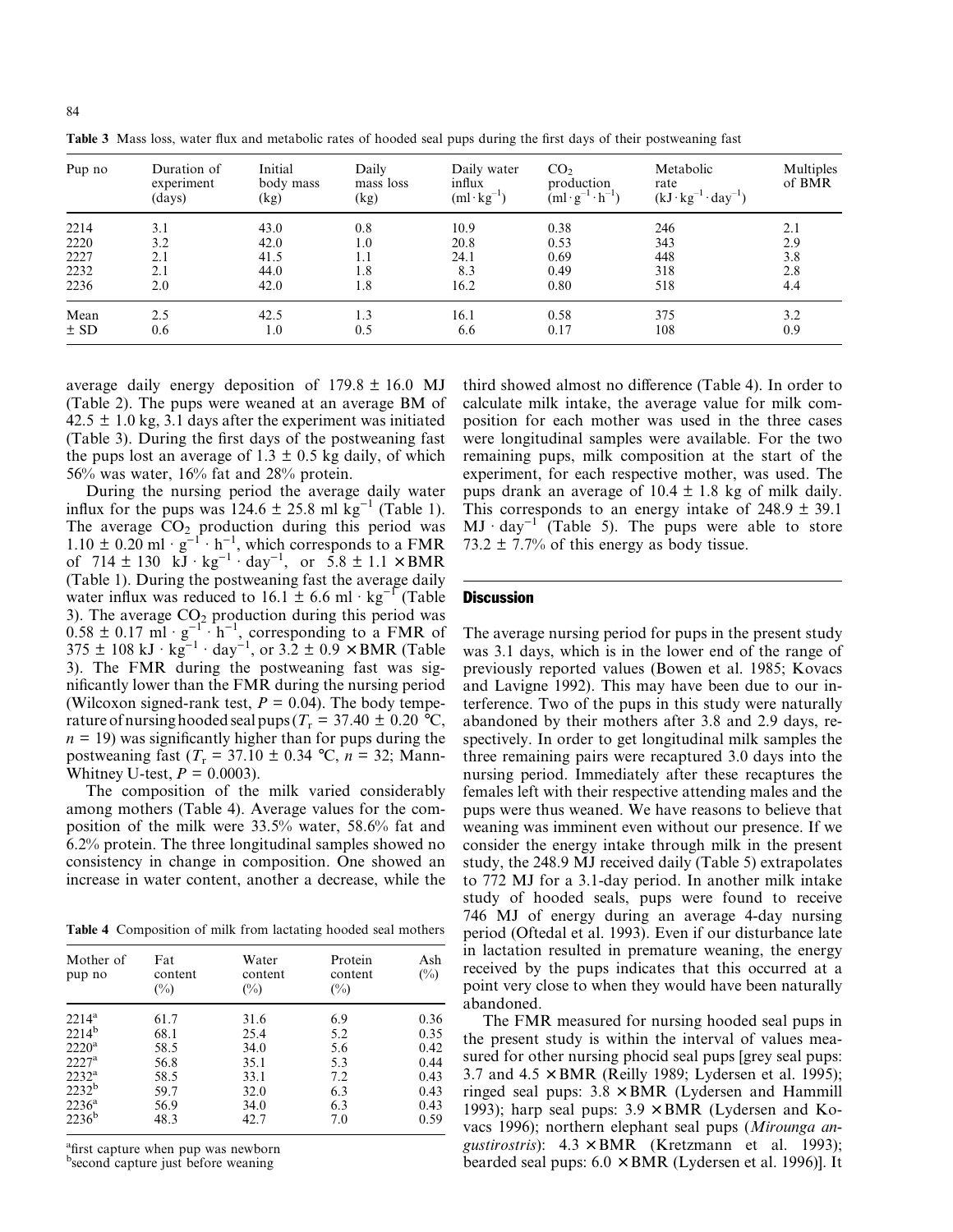| Pup no | Total water<br>influx<br>$(ml \cdot day^{-1})$ | Metabolic water<br>production<br>$(ml \cdot day^{-1})$ | Milk<br>water flux<br>$(ml \cdot day^{-1})$ | Daily milk<br>intake<br>(kg) | Daily energy<br>intake<br>(MJ) |
|--------|------------------------------------------------|--------------------------------------------------------|---------------------------------------------|------------------------------|--------------------------------|
| 2214   | 3543                                           | 638                                                    | 2905                                        | 10.2                         | 271.6                          |
| 2220   | 4318                                           | 573                                                    | 3745                                        | 11.0                         | 264.2                          |
| 2227   | 3381                                           | 591                                                    | 2790                                        | 7.9                          | 184.0                          |
| 2232   | 4059                                           | 827                                                    | 3232                                        | 9.9                          | 242.2                          |
| 2236   | 5504                                           | 556                                                    | 4948                                        | 12.9                         | 282.4                          |
| Mean   | 4161                                           | 637                                                    | 3524                                        | 10.4                         | 248.9                          |
| ± SD   | 841                                            | 111                                                    | 878                                         | 1.8                          | 39.1                           |

**Table 5** Milk and energy intake of nursing hooded seal pups from the Gulf of St Lawrence, Canada

is somewhat surprising that our values lay towards the upper end of the range, because nursing hooded seal pups are extremely inactive. Potential errors during isotope turnover studies such as intake of water from other sources than the milk and sequestration of labelled H-atoms into stored body tissues can be rejected with respect to this study. Pups spend all of their nursing period on the ice and do not have access to water except through eating snow. During all of our fieldwork, which has included extensive observation periods for behaviour studies (K.M. Kovacs et al. unpublished data), nursing hooded seal pups were never observed eating snow. Incorporation of labelled isotopes into body tissue has been shown to create great errors in calculations of water and  $CO<sub>2</sub>$  fluxes in growing pigs, especially during fat deposition (Haggarty et al. 1991); however, this is a problem that is valid only during lipogenesis. In cases where the excess dietary energy is in the form of fat, direct storage of this fat results is no labelled H-sequestration (Haggarty et al. 1991). This would be the case for hooded seal pups, since milk fatty acids are deposited directly into blubber tissue with no significant modifications (Iverson et al. 1995). Some concern may be raised on the accuracy of measuring  $CO<sub>2</sub>$ -production using DLW over such a small measurement interval (about 3 days). In general the precision of such measurements are best between one-half and three biological half-lives of the hydrogen isotope (Schoeller 1983). The reduction in specific activity of the deuterium isotope in the five hooded seal pups during the short nursing period was  $50.5 \pm 5.1\%$ . This corresponds to one biological half-life of this isotope, and consequently the precision in the measurements of the  $CO<sub>2</sub>$  production should be satisfactory.

The most conspicuous difference between nursing hooded seal pups and pups of other phocids is their extremely high growth rate. In the present study, the average daily mass gain was 5.9 kg of which 76% or about 4.5 kg was deposited as fat. If we consider the process of creating such tissue, about 7% of the energy of the fat itself is lost (mostly as heat) during the transfer from dietary fat into blubber tissue (Flatt 1978). Storage of 4.5 kg of fat would thus require 12.4 MJ of energy. The average BM of the nursing hooded seal pups during this study was 33.3 kg. For animals of this BM,  $1 \times BMR$  is 4.1 MJ. Thus, the energy involved in depositing fat at the rate measured in this study, corresponds to an elevation of FMR of about  $3 \times BMR$ . If we perform the same calculations for ringed and harp seal pups, the deposition of fat would account for an increase in FMR of 0.3 and  $1.1 \times BMR$ , respectively [calculated from Lydersen and Hammill (1993) and Lydersen and Kovacs (1996)]. A lot of assumptions are made when conducting such calculations, and the 7% cost of fat deposition could be less in hooded seals due to the very similar fatty acid composition in milk and blubber (Iverson et al. 1995). However, cost of protein deposition would increase the value further, so the relative values when doing these interspecific comparisons would probably be within an order of magnitude as shown here. The calculations show that significant amounts of energy (although less than 5% of ingested energy, see Table 5) are involved in growing when the process is done at the extreme rates displayed by the nursing hooded seals. If we subtract the calculated costs of deposition of blubber from calculated FMRs for harp and hooded seals, which are both very sedentary during the nursing period, both species have a FMR of  $2.8 \times$  BMR. The relatively high FMR of the hooded seal pups thus seems to be an effect of their extremely high growth rates. This process involves substantial energy being lost as heat. This is consistent with the elevated body temperatures we recorded in nursing animals compared to weaned hooded seal pups. Prior to weaning pups are very sedentary, but shortly after they are weaned they start travelling around on the ice. Activity generally increases the body temperature in mammals (Shellock and Rubin 1984), so all other things being equal a higher body temperature would be expected in weaned compared to nursing hooded seal pups. All temperatures were recorded around midday for all individuals, so variation in body temperature due to normal circadian cycles (Powell et al. 1980) will not bias our samples.

If we consider the fraction of received milk energy that has to be allocated to cover the energy involved in connection with the FMR of hooded seal pups, this represents a very low value compared to other seal species. Hooded seal pups have been shown to ingest 248.9 MJ of energy daily (Table 5). Based on an average BM of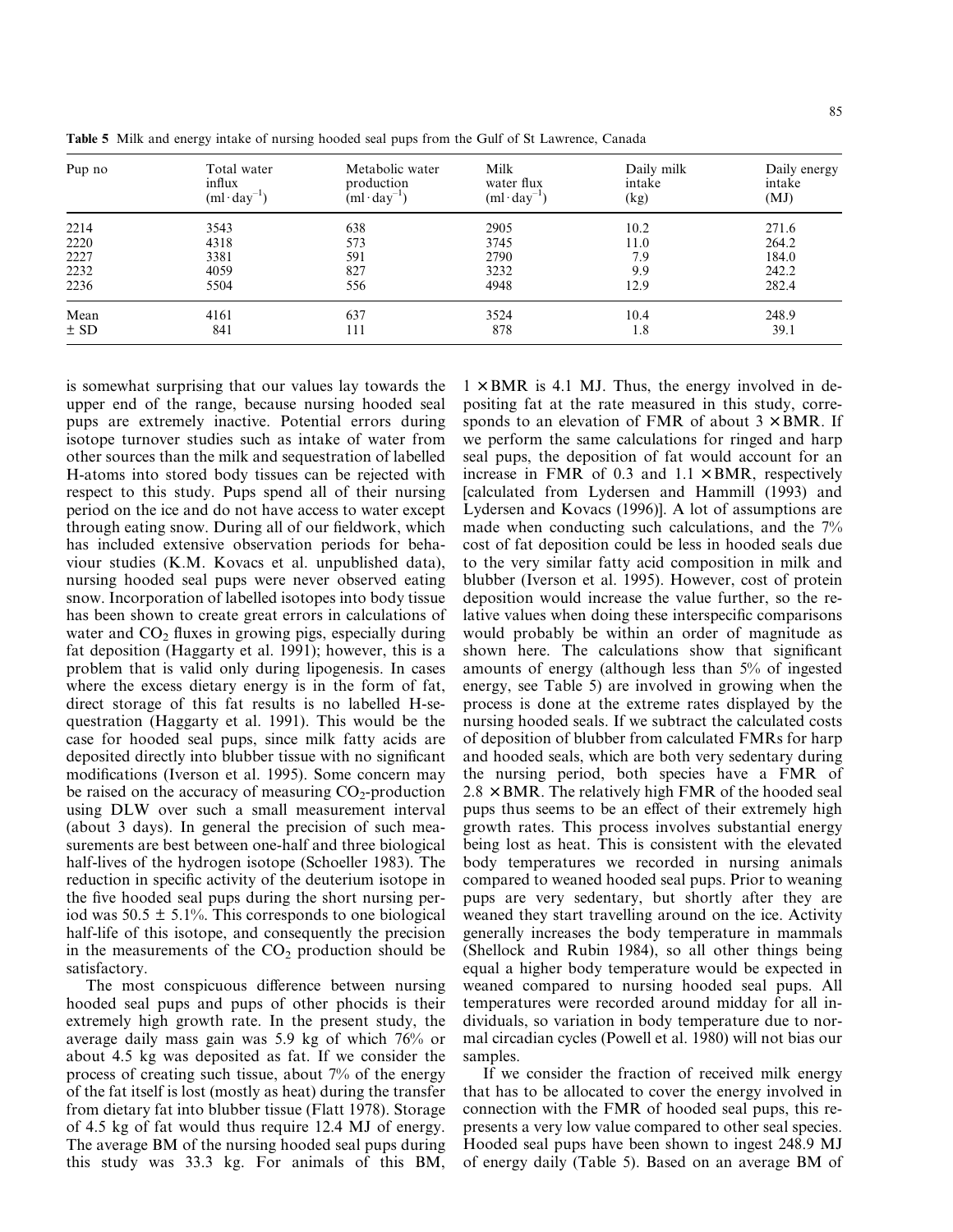33.3 kg, over the period of study, a daily FMR of  $5.8 \times$  BMR corresponds to 23.6 MJ. In other words, only 9.5% of the received milk energy is allocated to the pup's own metabolism. Corresponding calculations for other phocid seals show that between 14.6 and 41.4% of the received milk energy is allocated to the FMR [ringed seals 41.4%; grey seals 29.9%; harp seals 14.6%; bearded seals 28.6%; based on calculations from Lydersen (1995), Lydersen et al. (1995), Lydersen and Kovacs (1996), and Lydersen et al. (1996)]. Hooded seal pups thus have a high FMR during the nursing period, but use a very small fraction of the received milk energy to cover this expense, since the intake is so tremendously high. A large fraction of the received energy is therefore available for storage. However, this process, when it occurs at the rate it does in hooded seals, has associated costs which are seen in the elevated FMR values.

In another study on nursing energetics of hooded seals the pups were found to store 84% of the ingested energy as body tissues (Oftedal et al. 1993). The corresponding figure in the present study was 74.7%. The difference between these two studies could be due to different methodologies used to calculate energy values. A similar difference was revealed using these two methods on nursing harp seals [85.5% of received energy stored (Oftedal et al. 1996) versus 66% stores (Lydersen and Kovacs 1996)]. However, in energetic studies of grey seal pups the two methods produced similar results [72% stored (Iverson et al. 1993) versus 74.7% stored (Lydersen et al. 1995)]. A more likely reason for these apparent differences is simply sampling artefacts due to small sample sizes. This is reflected in the range of this parameter in the present study from 64.0 to 83.4% (see Table 2). Regardless of whether 74 or 84% efficiency is more accurate, it is clear that hooded seals have an extreme capacity for transforming received milk energy into stored body tissues. This capacity is not so very remarkable when compared with the efficiency of other seal species, but if we consider the quantities of energy that are received and stored relative to BM and in absolute terms, hooded seals are by far the most extreme seal and thus probably the most extreme mammal with respect to this characteristic.

The normal pattern of change in composition of milk in phocid seals is that water is replaced by fat as lactation progresses (Oftedal et al. 1987). The reason for this general pattern among phocids is that the mothers substitute milk fat for water probably in order to maintain their water balance during the energy draining nursing period (Kooyman and Drabek 1968; Reidman and Ortiz 1979). However, this is not the case for hooded seals (Oftedal et al. 1993; this study). Hooded seal mothers appear to have no problems with their water balance during their short lactation periods and thus produce a constant fat-rich milk throughout lactation. Such a short nursing period dramatically reduces the "metabolic overhead" (Fedak and Adnersson 1982) related to lactation. Hooded seal maternal investment, measured as milk energy output, is the lowest among phocid seals both in relation to the size of females and even in raw, total energy value when comparing hooded seals with much smaller species [hooded seals 746 MJ and 772 MJ (Oftedal et al. 1993, present study); ringed seals 930 MJ (Lydersen 1995); harp seals 954 MJ (Lydersen and Kovacs 1996); grey seals 1239 MJ (Lydersen et al. 1995); bearded seals more than 2500 MJ (Lydersen et al. 1996)].

So why have not all the other phocid species evolved towards a shorter and more intense nursing period if this is energetically profitable? In the discussion above only postnatal investment has been considered. Hooded seals give birth to a large, molted pup that has subcutaneous blubber layer. Based on the low body water concentration on lean body mass basis, hooded seal pups must be considered to be, physiologically speaking, among the most precocial of all phocid pups at birth (Oftedal et al. 1993). The energy density in new-born hooded seal pups is the highest of any neonatal mammal [10.1 MJ  $\cdot$  kg<sup>-1</sup>; Oftedal et al. (1993)]. Prenatal investment is very high in hooded seals. However, when interspecific comparison of total maternal investments are made among phocids relative to maternal metabolic size hooded, grey and harbour seals are remarkably similar (Oftedal et al. 1993). Probably as a consequence of whelping in an extremely unstable drift-ice habitat, hooded seals have, through evolutionary time, replaced postnatal investment with prenatal deposition (Oftedal et al. 1993).

The bearded seal also gives birth and nurses its young in unstable drift-ice. In this species, the pups are also born with a subcutaneous blubber layer indicating significant prenatal maternal investment. However, the nursing strategy in this species is very different from that of hooded seals. Bearded seal pups are active swimmers and divers from the day they are born (Lydersen et al. 1994b). This is probably an adaptation to high levels of predation from polar bears (*Ursus maritimus*). The duration of the nursing period of bearded seals is thought to be  $12-18$  days (Burns 1967) but there are indications that it might be even longer (Lydersen et al. 1996). The bearded seal nursing strategy is consequently much more energetically demanding. Not suprisingly, bearded seal mothers feed during this period (Lydersen et al. 1996), while this is not the case for hooded seal mothers (Bowen et al. 1987a). There are developmental advantages of the extended period of care. Bearded seal pups are weaned as skilled divers that are capable of independent feeding and of avoiding predators, while hooded seal pups at weaning normally have not entered the water. This is thus an example of two species that have developed remarkably different nursing strategies although they breed in a similar unstable habitat and give birth to pups at similar developmental stages. These differences are probably a consequence of differences in environmental factors such as predation and food availability.

The measurements in the present study of hooded seal pups during the three first days of their postweaning fast showed an average daily mass loss of 1.3 kg,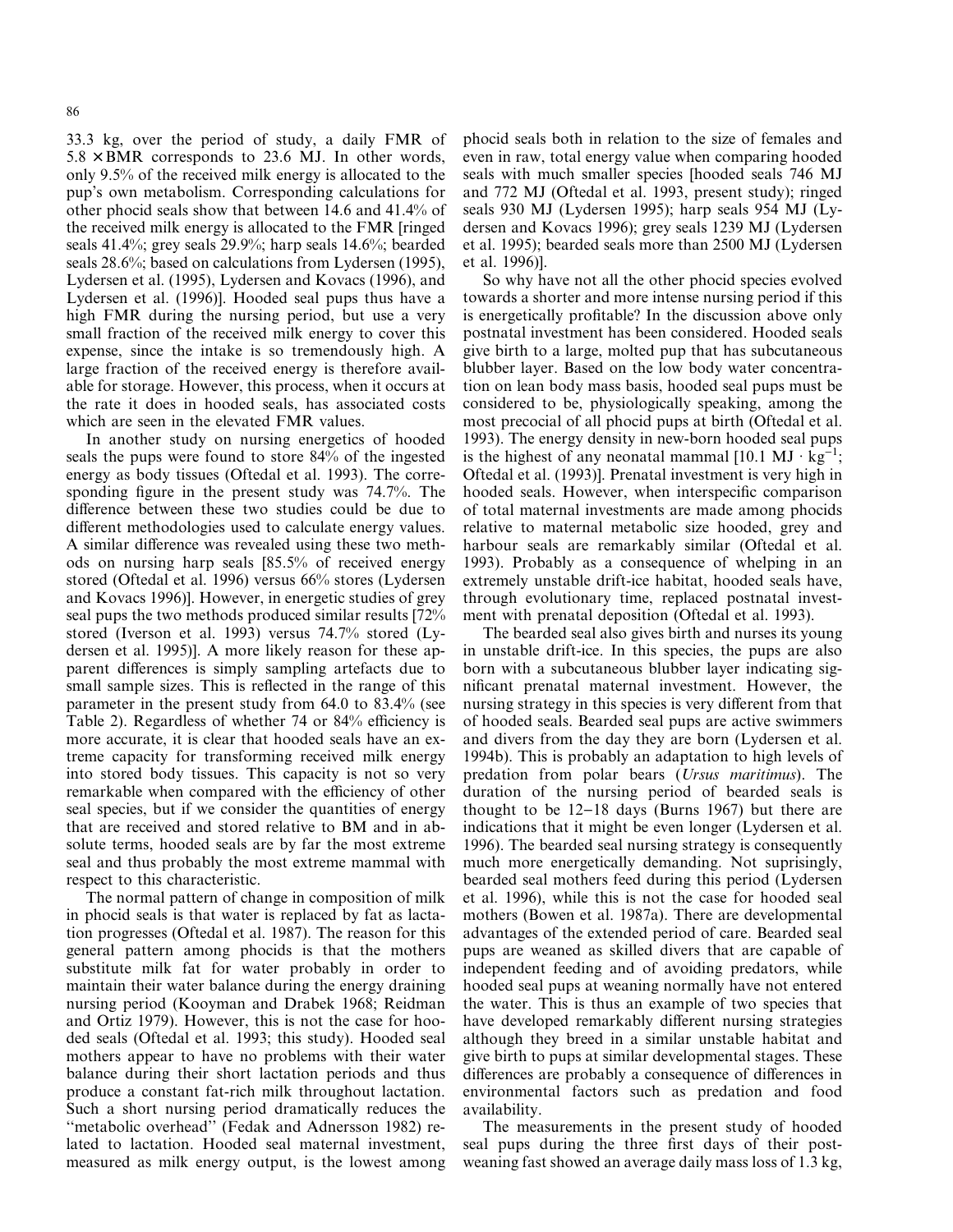of which 16% was fat, 28% protein and the rest water. In another study where hooded seal pup mass loss during the post-weaning fast was monitored over a 4-week period, an average daily mass loss of only 0.4 kg was recorded (Bowen et al. 1987a). However, in that study, the mass loss at the start of the fasting period was much higher than the overall average. From day 4 to day 5 post-weaning the pups were losing an average of 1.2 kg, which is in close agreement with our findings. Fasting in mammals can generally be divided into three periods. Initially, there is a relatively short period of high but decreasing mass loss (phase I), followed by a longer mid period of steady but low mass loss (phase II) and finally a third period of increasing mass loss (phase III) (Groscolas 1988). The high mass loss during phase I is mainly caused by water loss in connection with catabolism of proteins. This is a so-called adaptation period for phase II (Le Maho 1983). This phase is also characterised by a reduction in mass loss and nitrogen excretion throughout the period while mobilisation of fat as fuel increases. Phase II is called a period of economy (Le Maho 1983) where mass loss is low. Most of the energy fueling metabolism during this phase is derived from burning lipids and metabolic rates are normally depressed. Phase III is called the critical period (Le Maho 1983). In this phase the lipid stores are normally depleted and the animals start to catabolise proteins again. The measurements in our study clearly describe phase I of the fasting period of hooded seal pups. Since this is a phase where the metabolic rates gradually are lowered to the depressed rates experienced in phase II, it is reasonable to assume that FMR measured in the present study  $(3.8 \times BMR)$  will be further reduced in the hooded seal pups as starvation proceeds.

In the present study we have measured energy intake in hooded seal pups and demonstrated how this energy is allocated into metabolism and stored tissues. We have also measured metabolism during phase I of the postweaning fasting period and shown which tissues are used for maintaining metabolism during this period. The hooded seal pups were shown to grow at extreme rates in relation to BM, and to be very efficient in transferring received milk energy into stored tissues mainly as blubber. The energy transfer efficiency, expressed as percentage, is high but is not exceptionally so among seals, since other phocids are capable of transferring energy at similar efficiencies. The extreme feature in hooded seals lays in their capacity to receive and store energy at exceptionally high rates in relation to their BM. A physiological consequence is that nursing hooded seal pups experience a high FMR even though their activity levels are very low.

**Acknowledgements** This study was funded by the Norwegian Fisheries Research Council, the Department of Fisheries and Oceans, Canada, a NATO International Scientific Collaborative Research Grant (CRG 911216) and the Natural Science and Engineering Research Council of Canada. We would like to thank B. Sellars, R. Folks, V. Lesage and T. Tinker for valuable contributions to the field work.

# References

- AOAC (1990) Official methods for analysis of the Association of Official Analytical Chemists Inc, 15th edn. Helrich K (ed) AOAC, Arlington, Virginia
- Bowen WD, Boness DJ, Oftedal OT (1987a) Mass transfer from mother to pup and subsequent mass loss by the weaned pup in the hooded seal, *Cystophora cristata*. Can J Zool 65: 1–8
- Bowen WD, Myers RA, Hay K (1987b) Abundance estimation of a dispersed, dynamic population: hooded seals (*Cystophora cristata*) in the northwest Atlantic. Can J Fish Aquat Sci 44: 282– 295
- Bowen WD, Oftedal OT, Boness DJ (1985) Birth to weaning in 4 days: remarkable growth in the hooded seal, *Cystophora cristata*. Can J Zool 63: 2841–2846
- Bowen WD, Oftedal OT, Boness DJ (1992) Mass and energy transfer during lactation in a small phocid, the harbor seal (*Phoca vitulina*). Physiol Zool 65: 844–866
- Burns JJ (1967) The Pacific bearded seal. Alaska Dept Fish and Game, Juneau, Alaska
- Costa DP (1987) Isotopic methods for quantifying material and energy intake in free-ranging marine mammals. In: Huntley AC et al. (eds) Approaches to marine mammals energetics. Allen Press, Lawrence, Kansas, pp 43–66
- Fedak MA, Andersson SS (1982) The energetics of lactation: accurate measurements from a large wild mammal, the grey seal (*Halichoerus grypus*). J Zool (Lond) 198: 473–479
- Flatt JP (1978) The biochemistry of energy expenditure. In: Bray GA (ed) Recent advances in obesity research II. Proc 2nd Int Congr Obesity, 23–26 Oct 1977 Washington. Newman Publishing, pp 211–228
- Groscolas R (1988) The use of body mass loss to estimate metabolic rate in fasting sea birds: a critical examination based on emperor penguins (*Aptenodytes forsteri*). Comp Biochem Physiol A 90: 361–366
- Haggerty P, McGaw BA, Fuller MF, Christie SL, Wong WW (1991) Water hydrogen incorporation into body fat in pigs: effect on double/triple-labeled water method. Am J Physiol 260: 627–634
- Hammill MO, Lydersen C, Kovacs KM, Sjare B (1996) Fish consumption by hooded seals (*Cystophora cristata*) in the Gulf of St Lawrence. NW Atl J Fish Sci (in press)
- Iverson SJ, Bowen WD, Boness DJ, Oftedal OT (1993) The effect of maternal size and milk energy output on pup growth in grey seals (*Halichoerus grypus*). Physiol Zool 66: 61–88
- Iverson SJ, Oftedal OT, Bowen WD, Boness DJ, Sampugna J (1995) Prenatal and postnatal transfer of fatty acids from mother to pup in the hooded seal. J Comp Physiol B 165: 1–12
- Kleiber M (1975) The fire of life: an introduction to animal energetics. Krieger, Huntington New York
- Kooyman GL, Drabek CM (1968) Observations on milk, blood, and urine constituents of the Weddell seal. Physiol Zool 41: 187–194
- Kovacs KM, Lavigne DM (1986) *Cystophora cristata*. Mamm species 258: 1–9
- Kovacs KM, Lavigne DM (1992) Mass-transfer efficiency between hooded seal (*Cystophora cristata*) mothers and their pups in the Gulf of St. Lawrence. Can J Zool 70: 1325–1320,
- Kovacs KM, Lydersen C, Gjertz I (1996) Birth site characteristics and prenatal molting in bearded seals (*Erignathus barbatus*). J Mammal (in press)
- Kretzmann MB, Costa DP, LeBoeuf BJ (1993) Maternal energy investment in elephant seal pups: evidence for sexual equality? Am Nat 141: 466–480
- Lawson JW, Renouf D (1985) Parturition in the Atlantic harbor seal, *Phoca vitulina concolor*. J Mammal 66: 395–398
- Le Maho Y (1983) Metabolic adaptations to long term fasting in Antarctic penguins and domestic geese. J Therm Biol 8: 91–96
- Lydersen C (1995) Energetics of pregnancy, lactation and neonatal development in ringed seals (*Phoca hispida*). In: Blix AS et al (eds) Whales, seals, fish and man. Elsevier, Amsterdam, pp 319–327